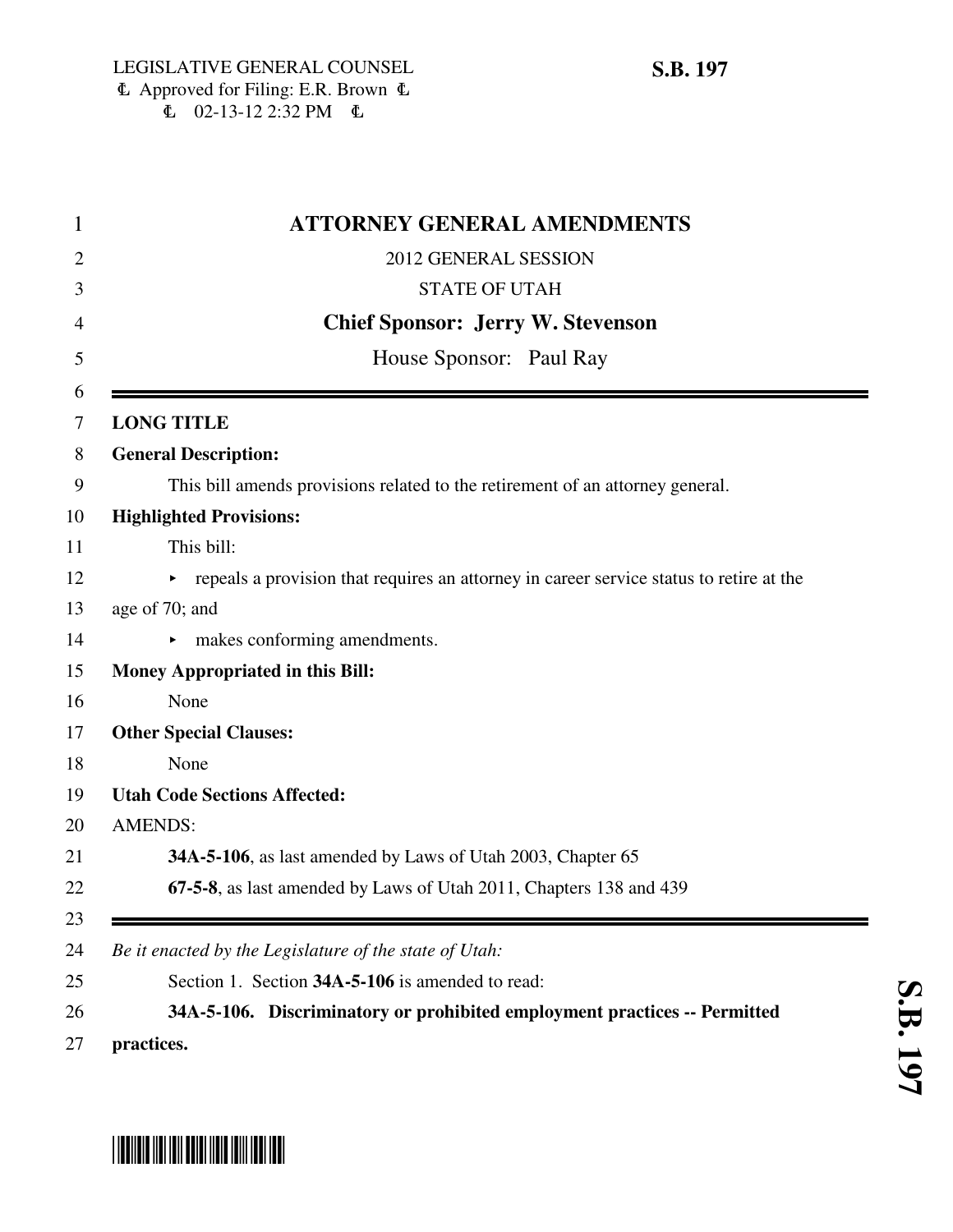| 28 | (1) It is a discriminatory or prohibited employment practice to take any action                |
|----|------------------------------------------------------------------------------------------------|
| 29 | described in Subsections $(1)(a)$ through $(f)$ .                                              |
| 30 | (a) (i) An employer may not refuse to hire, promote, discharge, demote, or terminate           |
| 31 | any person, or to retaliate against, harass, or discriminate in matters of compensation or in  |
| 32 | terms, privileges, and conditions of employment against any person otherwise qualified,        |
| 33 | because of:                                                                                    |
| 34 | $(A)$ race;                                                                                    |
| 35 | $(B)$ color;                                                                                   |
| 36 | $(C)$ sex;                                                                                     |
| 37 | (D) pregnancy, childbirth, or pregnancy-related conditions;                                    |
| 38 | (E) age, if the individual is 40 years of age or older;                                        |
| 39 | (F) religion;                                                                                  |
| 40 | (G) national origin; or                                                                        |
| 41 | (H) disability.                                                                                |
| 42 | (ii) A person may not be considered "otherwise qualified," unless that person possesses        |
| 43 | the following required by an employer for any particular job, job classification, or position: |
| 44 | (A) education;                                                                                 |
| 45 | (B) training;                                                                                  |
| 46 | (C) ability, with or without reasonable accommodation;                                         |
| 47 | (D) moral character;                                                                           |
| 48 | (E) integrity;                                                                                 |
| 49 | (F) disposition to work;                                                                       |
| 50 | (G) adherence to reasonable rules and regulations; and                                         |
| 51 | (H) other job related qualifications required by an employer.                                  |
| 52 | (iii) (A) As used in this chapter, "to discriminate in matters of compensation" means          |
| 53 | the payment of differing wages or salaries to employees having substantially equal experience, |
| 54 | responsibilities, and skill for the particular job.                                            |
| 55 | (B) Notwithstanding Subsection $(1)(a)(iii)(A)$ :                                              |
| 56 | (I) nothing in this chapter prevents increases in pay as a result of longevity with the        |
| 57 | employer, if the salary increases are uniformly applied and available to all employees on a    |

58 substantially proportional basis; and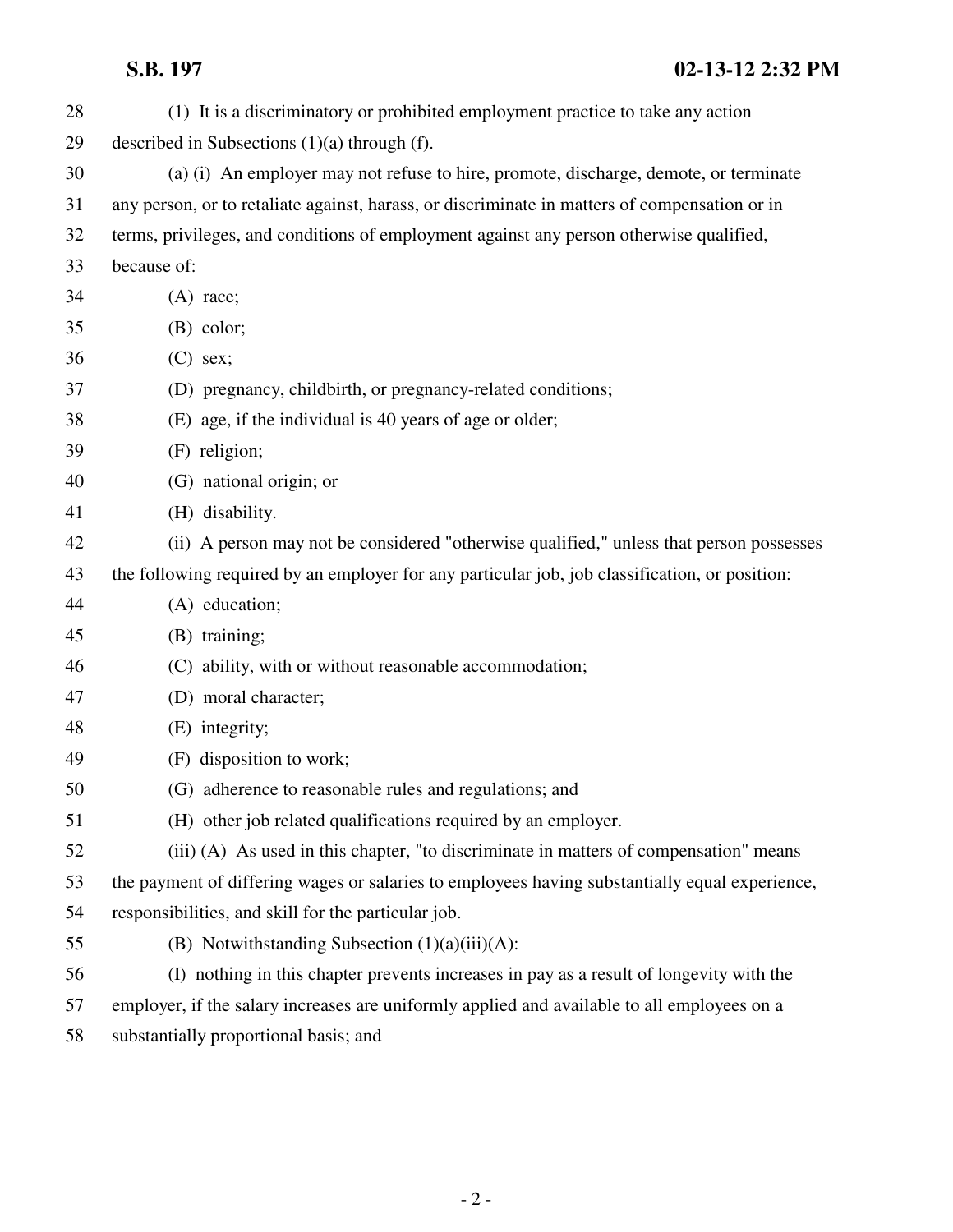| 59 | (II) nothing in this section prohibits an employer and employee from agreeing to a rate        |
|----|------------------------------------------------------------------------------------------------|
| 60 | of pay or work schedule designed to protect the employee from loss of Social Security payment  |
| 61 | or benefits if the employee is eligible for those payments.                                    |
| 62 | (b) An employment agency may not:                                                              |
| 63 | (i) refuse to list and properly classify for employment, or refuse to refer an individual      |
| 64 | for employment, in a known available job for which the individual is otherwise qualified,      |
| 65 | because of:                                                                                    |
| 66 | $(A)$ race;                                                                                    |
| 67 | $(B)$ color;                                                                                   |
| 68 | $(C)$ sex;                                                                                     |
| 69 | (D) pregnancy, childbirth, or pregnancy-related conditions;                                    |
| 70 | (E) religion;                                                                                  |
| 71 | (F) national origin;                                                                           |
| 72 | (G) age, if the individual is 40 years of age or older; or                                     |
| 73 | (H) disability; or                                                                             |
| 74 | (ii) comply with a request from an employer for referral of applicants for employment          |
| 75 | if the request indicates either directly or indirectly that the employer discriminates in      |
| 76 | employment on account of:                                                                      |
| 77 | $(A)$ race;                                                                                    |
| 78 | $(B)$ color;                                                                                   |
| 79 | $(C)$ sex;                                                                                     |
| 80 | (D) pregnancy, childbirth, or pregnancy-related conditions;                                    |
| 81 | (E) religion;                                                                                  |
| 82 | (F) national origin;                                                                           |
| 83 | (G) age, if the individual is 40 years of age or older; or                                     |
| 84 | (H) disability.                                                                                |
| 85 | (c) A labor organization may not exclude any individual otherwise qualified from full          |
| 86 | membership rights in the labor organization, expel the individual from membership in the labor |
| 87 | organization, or otherwise discriminate against or harass any of the labor organization's      |
| 88 | members in full employment of work opportunity, or representation, because of:                 |
| 89 | $(i)$ race;                                                                                    |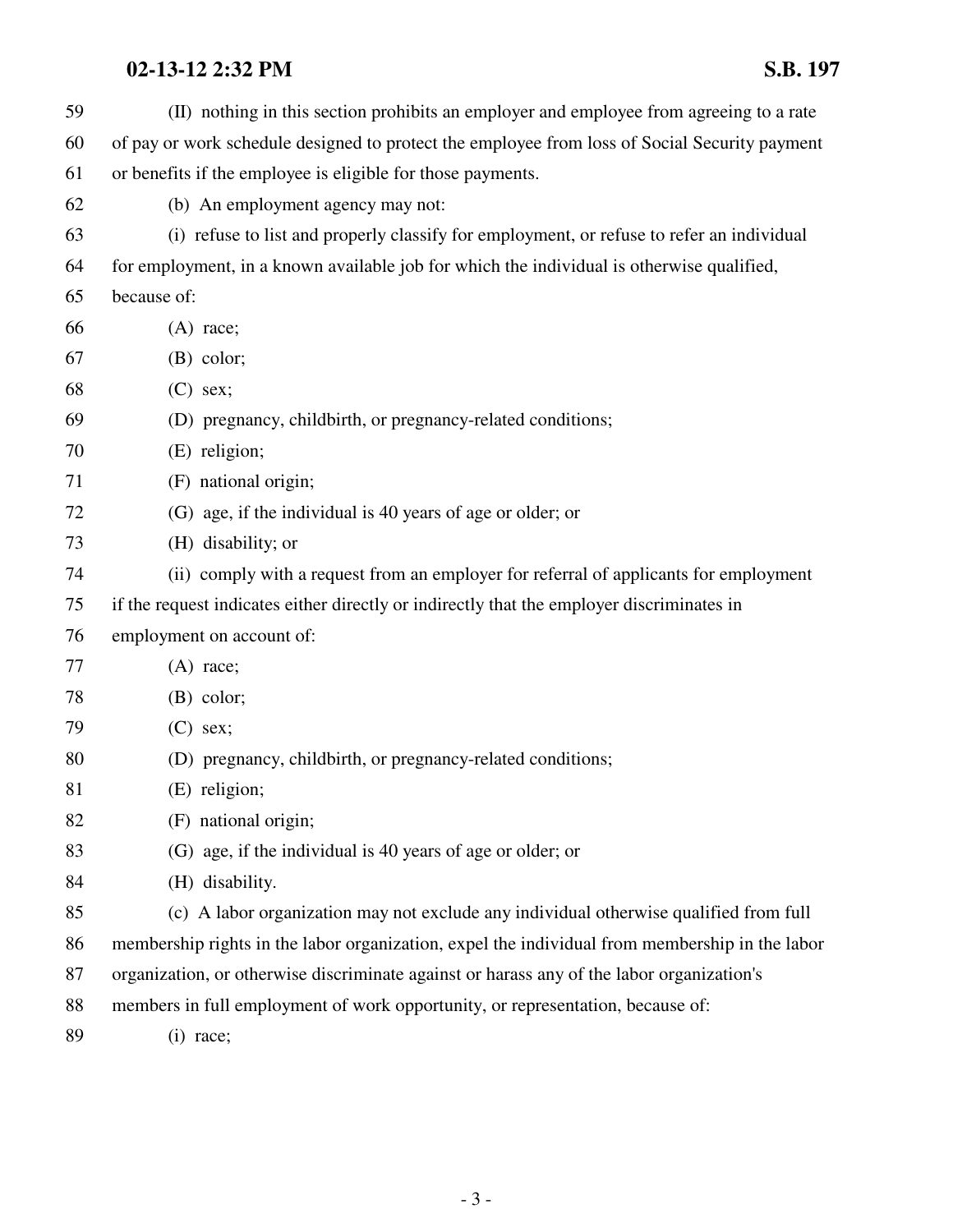### **S.B. 197 02-13-12 2:32 PM**

| 90  | $(ii)$ sex;                                                                                    |
|-----|------------------------------------------------------------------------------------------------|
| 91  | (iii) pregnancy, childbirth, or pregnancy-related conditions;                                  |
| 92  | (iv) religion;                                                                                 |
| 93  | (v) national origin;                                                                           |
| 94  | (vi) age, if the individual is 40 years of age or older; or                                    |
| 95  | (vii) disability.                                                                              |
| 96  | (d) Unless based upon a bona fide occupational qualification, or required by and given         |
| 97  | to an agency of government for security reasons, an employer, employment agency, or labor      |
| 98  | organization may not print, or circulate, or cause to be printed or circulated, any statement, |
| 99  | advertisement, or publication, use any form of application for employment or membership, or    |
| 100 | make any inquiry in connection with prospective employment or membership that expresses,       |
| 101 | either directly or indirectly:                                                                 |
| 102 | (i) any limitation, specification, or discrimination as to:                                    |
| 103 | $(A)$ race;                                                                                    |
| 104 | $(B)$ color;                                                                                   |
| 105 | (C) religion;                                                                                  |
| 106 | $(D)$ sex;                                                                                     |
| 107 | (E) pregnancy, childbirth, or pregnancy-related conditions;                                    |
| 108 | (F) national origin;                                                                           |
| 109 | (G) age, if the individual is 40 years of age or older; or                                     |
| 110 | (H) disability;                                                                                |
| 111 | (ii) the intent to make any limitation, specification, or discrimination described in          |
| 112 | Subsection $(1)(d)(i)$ .                                                                       |
| 113 | (e) A person, whether or not an employer, an employment agency, a labor organization,          |
| 114 | or the employees or members of an employer, employment agency, or labor organization, may      |
| 115 | not:                                                                                           |
| 116 | (i) aid, incite, compel, or coerce the doing of an act defined in this section to be a         |
| 117 | discriminatory or prohibited employment practice;                                              |
| 118 | (ii) obstruct or prevent any person from complying with this chapter, or any order             |
| 119 | issued under this chapter; or                                                                  |
| 120 | (iii) attempt, either directly or indirectly, to commit any act prohibited in this section.    |
|     |                                                                                                |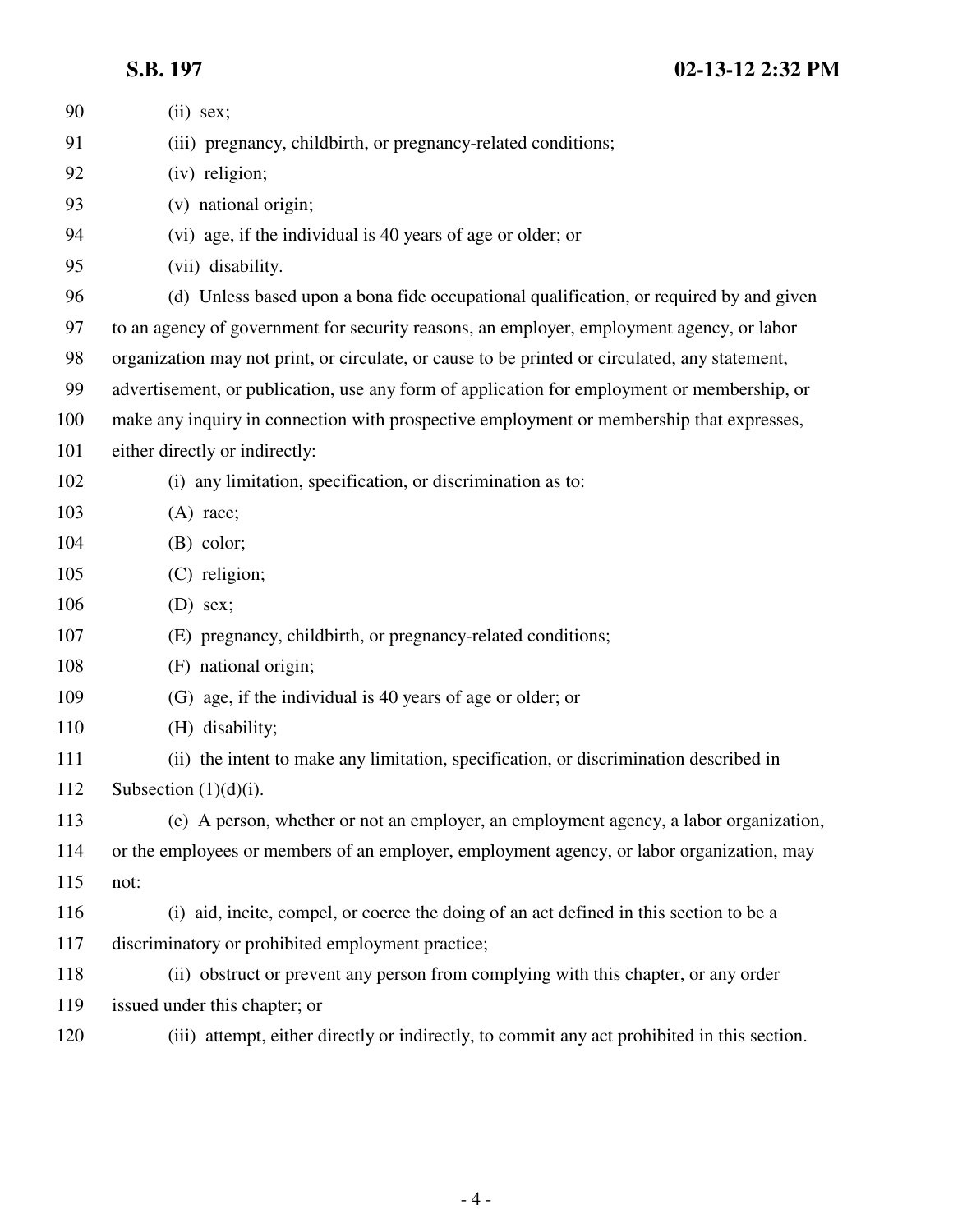| 121 | (f) (i) An employer, labor organization, joint apprenticeship committee, or vocational            |
|-----|---------------------------------------------------------------------------------------------------|
| 122 | school, providing, coordinating, or controlling apprenticeship programs, or providing,            |
| 123 | coordinating, or controlling on-the-job-training programs, instruction, training, or retraining   |
| 124 | programs may not:                                                                                 |
| 125 | (A) deny to, or withhold from, any qualified person, the right to be admitted to, or              |
| 126 | participate in any apprenticeship training program, on-the-job-training program, or other         |
| 127 | occupational instruction, training or retraining program because of:                              |
| 128 | $(I)$ race;                                                                                       |
| 129 | $(II)$ color;                                                                                     |
| 130 | $(III)$ sex;                                                                                      |
| 131 | (IV) pregnancy, childbirth, or pregnancy-related conditions;                                      |
| 132 | (V) religion;                                                                                     |
| 133 | (VI) national origin;                                                                             |
| 134 | (VII) age, if the individual is 40 years of age or older; or                                      |
| 135 | (VIII) disability;                                                                                |
| 136 | (B) discriminate against or harass any qualified person in that person's pursuit of               |
| 137 | programs described in Subsection $(1)(f)(i)(A)$ , or to discriminate against such a person in the |
| 138 | terms, conditions, or privileges of programs described in Subsection $(1)(f)(i)(A)$ , because of: |
| 139 | $(I)$ race;                                                                                       |
| 140 | $(II)$ color;                                                                                     |
| 141 | $(III)$ sex;                                                                                      |
| 142 | (IV) pregnancy, childbirth, or pregnancy-related conditions;                                      |
| 143 | (V) religion;                                                                                     |
| 144 | (VI) national origin;                                                                             |
| 145 | (VII) age, if the individual is 40 years of age or older; or                                      |
| 146 | (VIII) disability; or                                                                             |
| 147 | (C) except as provided in Subsection $(1)(f)(ii)$ , print, publish, or cause to be printed or     |
| 148 | published, any notice or advertisement relating to employment by the employer, or membership      |
| 149 | in or any classification or referral for employment by a labor organization, or relating to any   |
| 150 | classification or referral for employment by an employment agency, indicating any preference,     |
| 151 | limitation, specification, or discrimination based on:                                            |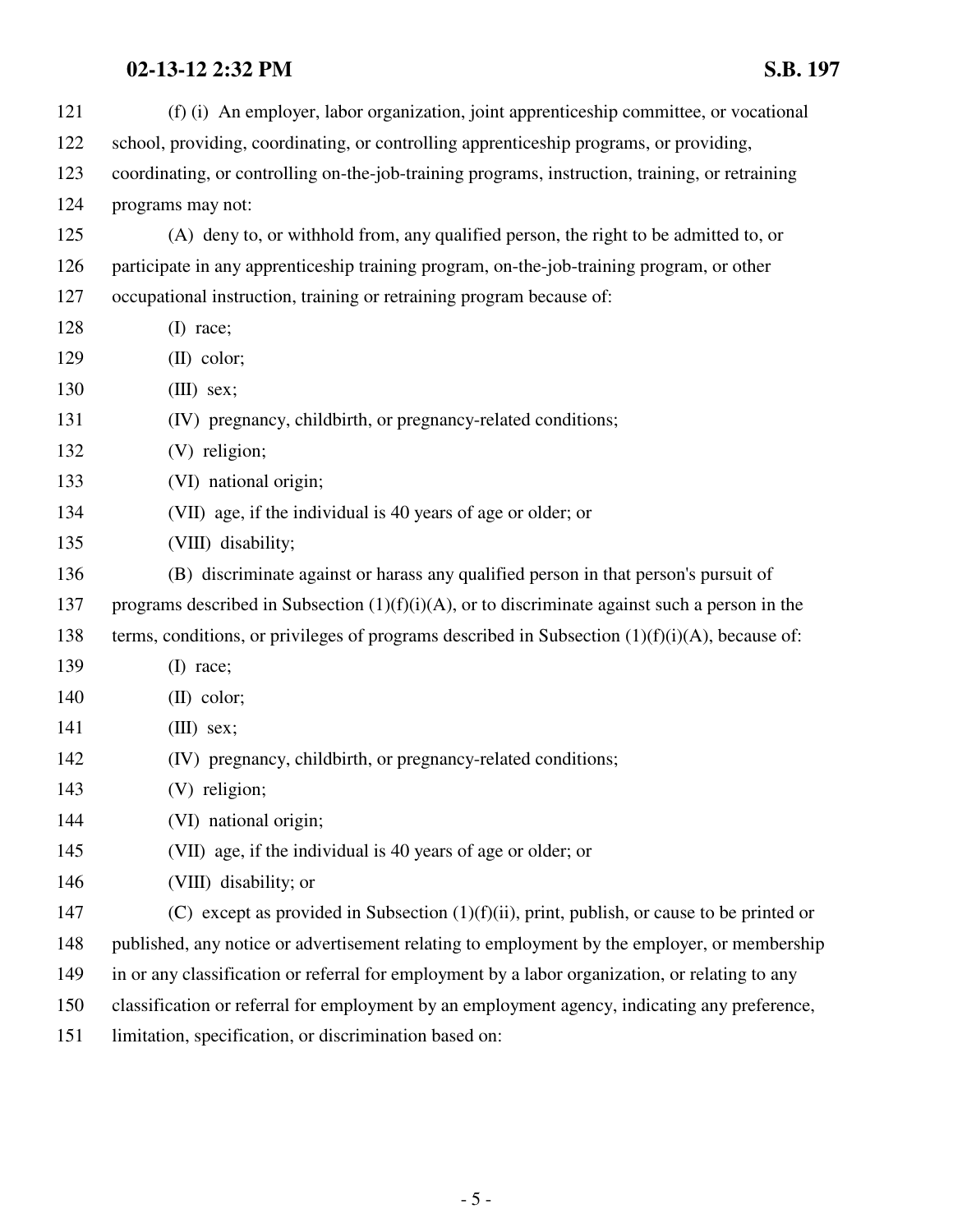# **S.B. 197 02-13-12 2:32 PM**

| 152 | $(I)$ race;                                                                                      |
|-----|--------------------------------------------------------------------------------------------------|
| 153 | $(II)$ color;                                                                                    |
| 154 | $(III)$ sex;                                                                                     |
| 155 | (IV) pregnancy, childbirth, or pregnancy-related conditions;                                     |
| 156 | (V) religion;                                                                                    |
| 157 | (VI) national origin;                                                                            |
| 158 | (VII) age, if the individual is 40 years of age or older; or                                     |
| 159 | (VIII) disability.                                                                               |
| 160 | (ii) Notwithstanding Subsection $(1)(f)(i)(C)$ , if the following is a bona fide                 |
| 161 | occupational qualification for employment, a notice or advertisement described in Subsection     |
| 162 | $(1)(f)(i)(C)$ may indicate a preference, limitation, specification, or discrimination based on: |
| 163 | $(A)$ race;                                                                                      |
| 164 | $(B)$ color;                                                                                     |
| 165 | (C) religion;                                                                                    |
| 166 | $(D)$ sex;                                                                                       |
| 167 | (E) pregnancy, childbirth, or pregnancy-related conditions;                                      |
| 168 | $(F)$ age;                                                                                       |
| 169 | (G) national origin; or                                                                          |
| 170 | (H) disability.                                                                                  |
| 171 | (2) Nothing contained in Subsections $(1)(a)$ through $(1)(f)$ shall be construed to             |
| 172 | prevent:                                                                                         |
| 173 | (a) the termination of employment of an individual who, with or without reasonable               |
| 174 | accommodation, is physically, mentally, or emotionally unable to perform the duties required     |
| 175 | by that individual's employment;                                                                 |
| 176 | (b) the variance of insurance premiums or coverage on account of age; or                         |
| 177 | (c) a restriction on the activities of individuals licensed by the liquor authority with         |
| 178 | respect to persons under 21 years of age.                                                        |
| 179 | $(3)$ (a) It is not a discriminatory or prohibited employment practice:                          |
| 180 | (i) for an employer to hire and employ employees, for an employment agency to                    |
| 181 | classify or refer for employment any individual, for a labor organization to classify its        |
| 182 | membership or to classify or refer for employment any individual or for an employer, labor       |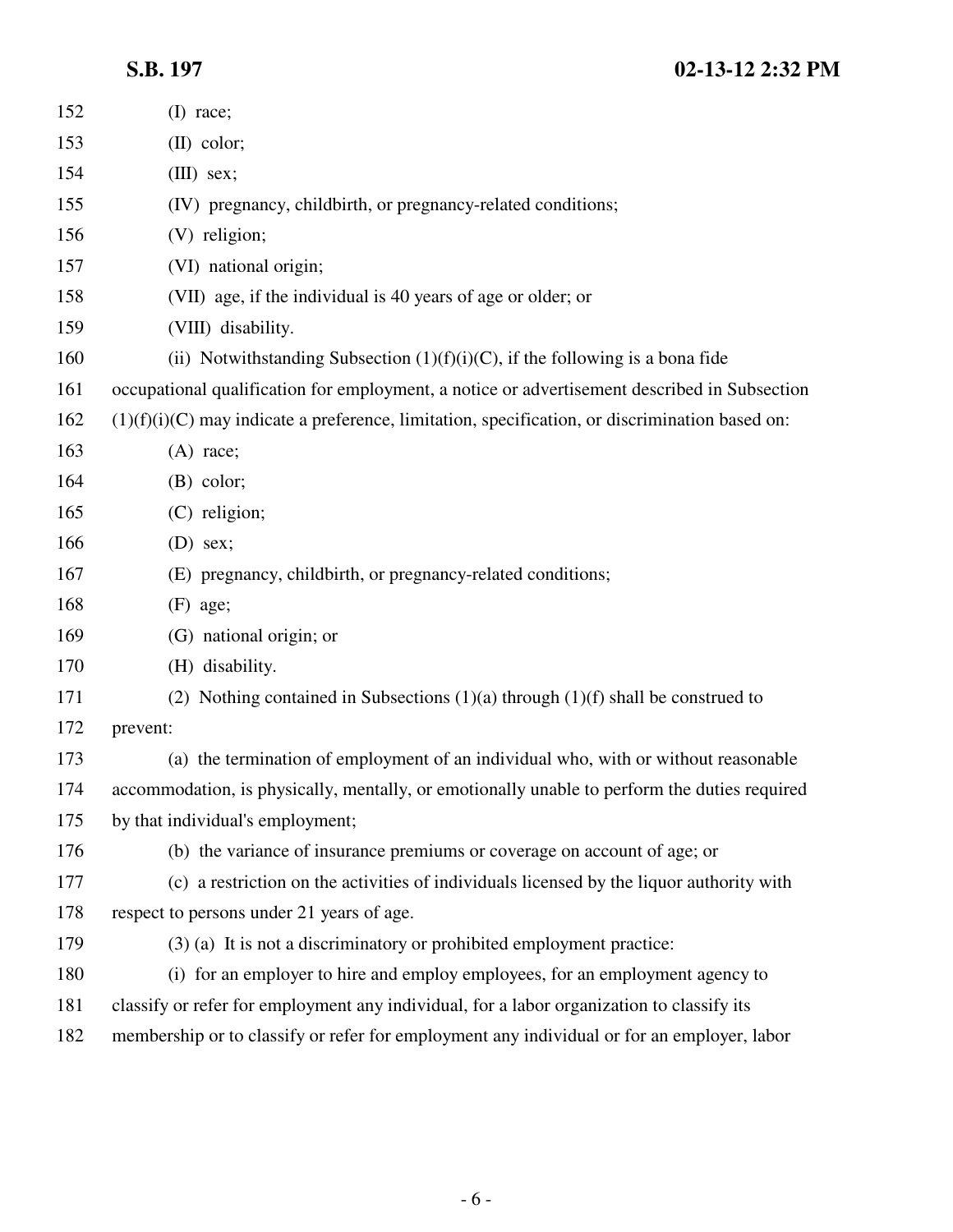| 183 | organization, or joint labor-management committee controlling apprenticeship or other training     |
|-----|----------------------------------------------------------------------------------------------------|
| 184 | or retraining programs to admit or employ any individual in any such program, on the basis of      |
| 185 | religion, sex, pregnancy, childbirth, or pregnancy-related conditions, age, national origin, or    |
| 186 | disability in those certain instances where religion, sex, pregnancy, childbirth, or               |
| 187 | pregnancy-related conditions, age, if the individual is 40 years of age or older, national origin, |
| 188 | or disability is a bona fide occupational qualification reasonably necessary to the normal         |
| 189 | operation of that particular business or enterprise;                                               |
| 190 | (ii) for a school, college, university, or other educational institution to hire and employ        |
| 191 | employees of a particular religion if:                                                             |
| 192 | (A) the school, college, university, or other educational institution is, in whole or in           |
| 193 | substantial part, owned, supported, controlled, or managed by a particular religious corporation,  |
| 194 | association, or society; or                                                                        |
| 195 | (B) the curriculum of the school, college, university, or other educational institution is         |
| 196 | directed toward the propagation of a particular religion;                                          |
| 197 | (iii) for an employer to give preference in employment to:                                         |
| 198 | (A) the employer's:                                                                                |
| 199 | (I) spouse;                                                                                        |
| 200 | $(II)$ child; or                                                                                   |
| 201 | (III) son-in-law or daughter-in-law;                                                               |
| 202 | (B) any person for whom the employer is or would be liable to furnish financial                    |
| 203 | support if those persons were unemployed;                                                          |
| 204 | (C) any person to whom the employer during the preceding six months has furnished                  |
| 205 | more than one-half of total financial support regardless of whether or not the employer was or     |
| 206 | is legally obligated to furnish support; or                                                        |
| 207 | (D) any person whose education or training was substantially financed by the employer              |
| 208 | for a period of two years or more.                                                                 |
| 209 | (b) Nothing in this chapter applies to any business or enterprise on or near an Indian             |
| 210 | reservation with respect to any publicly announced employment practice of the business or          |
| 211 | enterprise under which preferential treatment is given to any individual because that individual   |
| 212 | is a native American Indian living on or near an Indian reservation.                               |
| 213 | (c) Nothing in this chapter shall be interpreted to require any employer, employment               |
|     |                                                                                                    |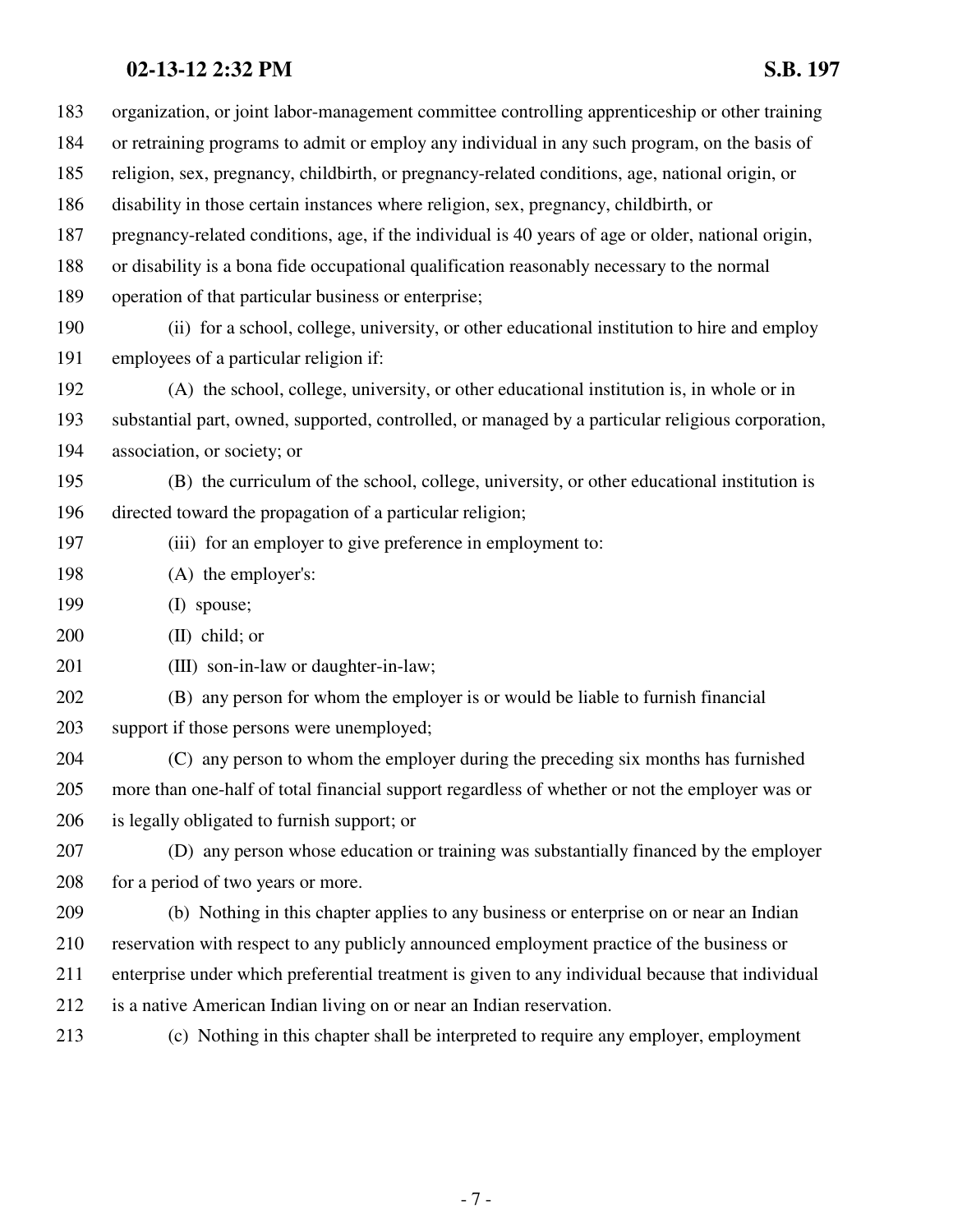#### **S.B. 197 02-13-12 2:32 PM**

214 agency, labor organization, vocational school, joint labor-management committee, or 215 apprenticeship program subject to this chapter to grant preferential treatment to any individual 216 or to any group because of the race, color, religion, sex, age, national origin, or disability of the 217 individual or group on account of an imbalance which may exist with respect to the total 218 number or percentage of persons of any race, color, religion, sex, age, national origin, or 219 disability employed by any employer, referred or classified for employment by an employment 220 agency or labor organization, admitted to membership or classified by any labor organization, 221 or admitted to or employed in, any apprenticeship or other training program, in comparison 222 with the total number or percentage of persons of that race, color, religion, sex, age, national 223 origin, or disability in any community or county or in the available work force in any 224 community or county.

225 (4) It is not a discriminatory or prohibited practice with respect to age to observe the 226 terms of a bona fide seniority system or any bona fide employment benefit plan such as a 227 retirement, pension, or insurance plan that is not a subterfuge to evade the purposes of this 228 chapter, except that no such employee benefit plan shall excuse the failure to hire an individual.

- 229 (5) Notwithstanding Subsection (4), or any other statutory provision to the contrary, a 230 person may not be subject to involuntary termination or retirement from employment on the 231 basis of age alone, if the individual is 40 years of age or older, except:
- 232 (a) under Subsection (6); and
- 233  $[(b)$  under Section 67-5-8; and

234  $[(e)]$  (b) when age is a bona fide occupational qualification.

235 (6) Nothing in this section prohibits compulsory retirement of an employee who has 236 attained at least 65 years of age, and who, for the two-year period immediately before 237 retirement, is employed in a bona fide executive or a high policymaking position, if:

238 (a) that employee is entitled to an immediate nonforfeitable annual retirement benefit 239 from the employee's employer's pension, profit-sharing, savings, or deferred compensation 240 plan, or any combination of those plans; and

- 241 (b) the benefit described in Subsection (6)(a) equals, in the aggregate, at least \$44,000.
- 242 Section 2. Section **67-5-8** is amended to read:
- 243 **67-5-8. Eligibility for career service status.**
- 244 (1) (a) The attorney general has sole authority to determine who may be employed with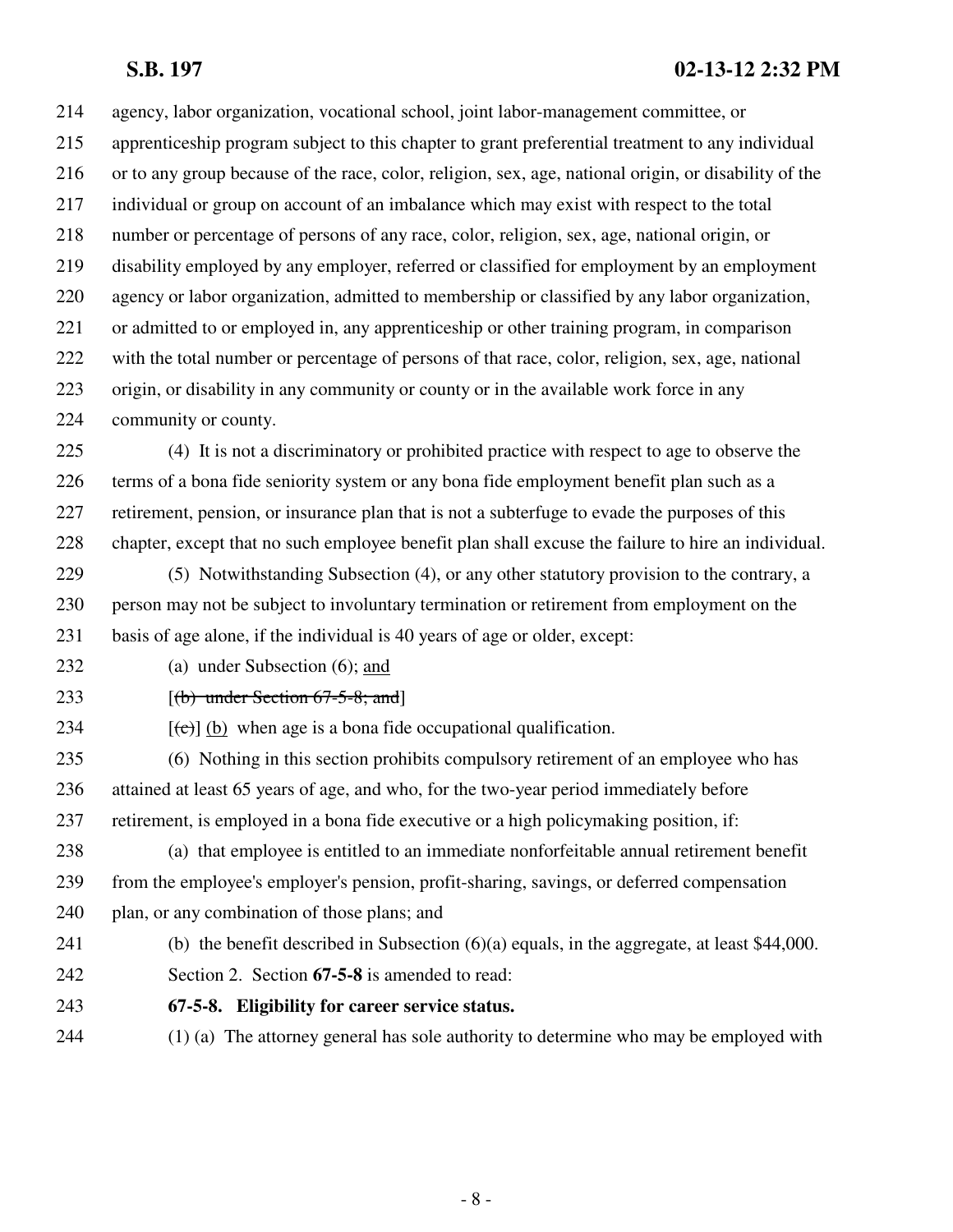245 the Office of the Attorney General. 246 (b) An employee of the state or any of its departments or agencies has no claim or right 247 to a position in the attorney general's office by virtue of that employment. 248 (2) (a) An employee of the Office of the Attorney General shall be placed in a career 249 service status if: 250 (i) for an employee who is an attorney, the attorney is a member in good standing of 251 the Utah State Bar Association; and 252 (ii) except as provided in Subsection (3), the employee has been employed by the 253 Office of the Attorney General as a probationary employee for a period of: 254 (A) at least one year but no more than 18 months; or 255 (B) in the case of investigators, at least 18 months, but no more than two years. 256 (b) An employee now employed by the attorney general's office in career service may 257 not be terminated under this chapter except for cause. 258 (3) (a) The attorney general shall determine whether an employee should be granted 259 career service status. 260 (b) If, at the end of the probationary period established under Subsection (2), the 261 attorney general determines that an employee should be granted career service status, the 262 attorney general shall notify the employee in writing of that decision and place a copy of the 263 notification in the employee's personnel file. 264 (c) If the attorney general determines that career service status should not be granted, 265 the attorney general may either terminate the employee or extend the probationary period for a 266 period not to exceed one year. 267 (d) The attorney general shall notify the employee in writing of that decision and place 268 a copy of the notification in the employee's personnel file. 269 (e) An employee terminated under this section has no appeal rights under this chapter. 270  $[(4)$  (a) An attorney in career service status under this chapter shall retire upon attaining 271 the age of 70 years.] 272 *(b)* Subject to the provisions of Sections 49-11-504 and 49-11-505, an attorney 273 required to retire under this section may be employed by the attorney general, after retirement, 274 as a special assistant attorney general. 275  $[(c)$  An attorney employed in the capacity of a special assistant under Subsection  $(4)(b)$